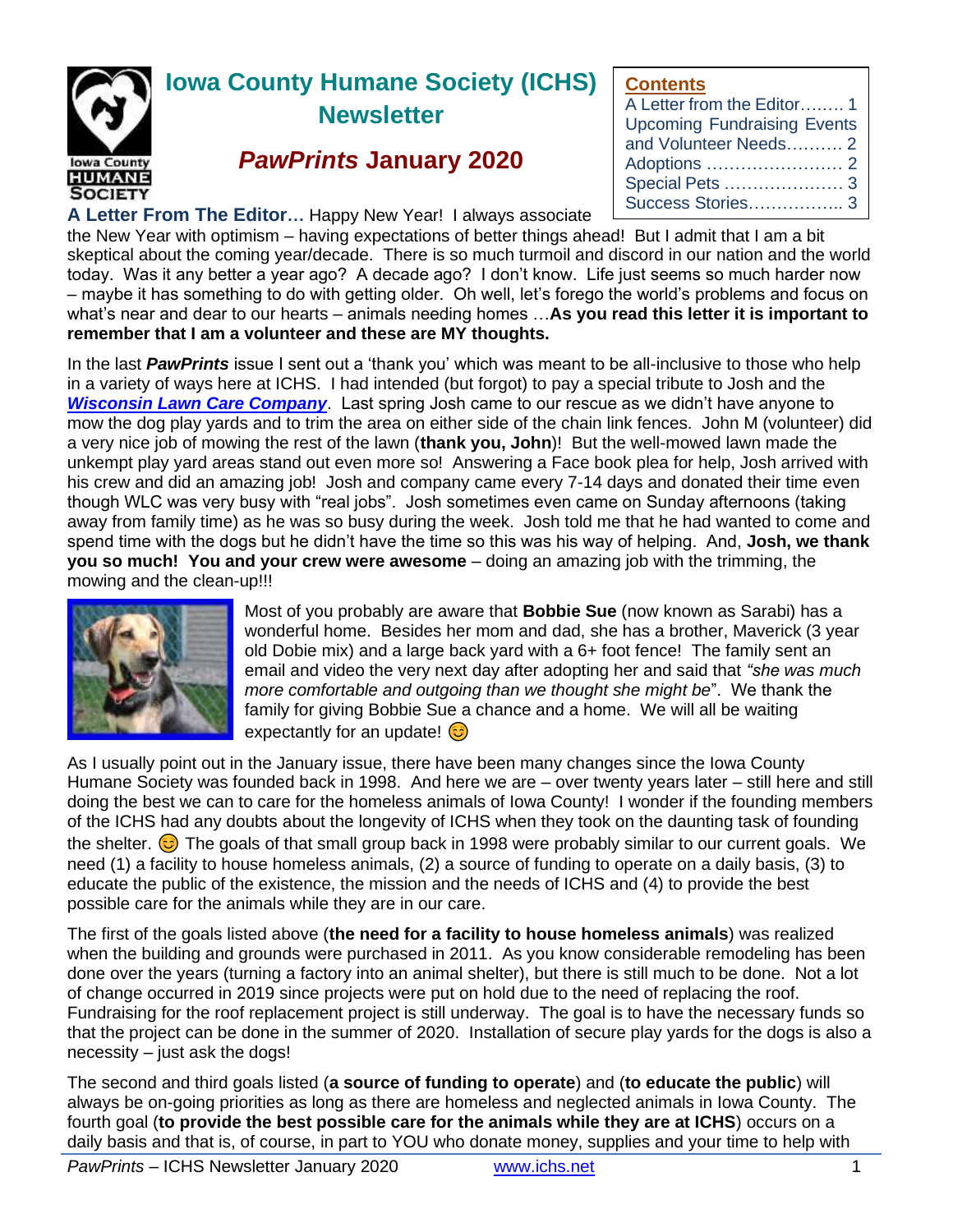the animals' needs.

And to get the year off to a good start I just want to mention that ICHS may not have a huge dog population but not so for the cats! We still have several older kittens and many adults who are still "kittens at heart" and they are waiting for YOU! Some of these adults have been waiting far too long! I am wondering if you would indulge me by allowing me to ask that if/when you are planning to add a new kitty to your family, would you please consider following this 3-step resolution? It goes like this: **I resolve to:**

1. **Adopt from an animal shelter or rescue organization.** If you happen to have a 'non-feral' homeless community cat and would prefer to provide a home for it - rather than adopting – that would be perfect too! (Please make sure to have it spayed or neutered).

2. **Stop and take a look at the "Top Ten/Hopeful Hearts List" (also on [website\)](https://ichs.net/files/4815/7810/2959/ICHS_Hopeful_Hearts_Jan_2020.pdf).** These cats have been at ICHS way too long. (You don't have to choose one of these 10, but at least start your search by checking out the kitties on this list).

3. **Check out the "special needs" cats.** If you can only have one cat, why not one of these sweeties? (If not YOU, who?)



Usually when we speak of "special needs" cats, we are referring to kitties with health issues. But there are also cats like **Hollie** which do not have physical concerns but whatever the reason; they are overlooked by potential adopters. And by being called "special", yes, it probably does indicate that "special" families are needed for these kitties. **Hollie** does have a bit of a "tabby-tude" and will absolutely need a PATIENT family in a QUIET home and will probably need to be an only cat. She is such a sweet cat – if she knows you! Most of the cats on the Top Ten List have the same issue – wonderful cats but they are ignored. **If you have any suggestions or ideas about** 

**the content of PAWPRINTS, please contact me, Terri Davis, at [roadhogbiker@gmail.com](mailto:roadhogbiker@gmail.com)**

## **Upcoming Fundraising Events and Volunteer Needs**

Just a reminder that ICHS is always looking for volunteers to help with the planning and implementation of our fundraisers. Our goal is to have enough volunteers so that each individual would only have to help plan and/or work at one event per year. So…if you would like to get involved with the planning and organizing of 2020's fundraisers, please contact the shelter for more details. We're always looking for 'cat cuddlers' and dog walkers also. We hope to hear from you!!! For more information on volunteer opportunities, please visit the ICHS website at<https://ichs.net/volunteer-help/volunteer/>

| <b>November</b> |                |                |                  | <b>December</b>      |                 |             |              |
|-----------------|----------------|----------------|------------------|----------------------|-----------------|-------------|--------------|
| <b>Cats</b>     |                |                | <b>Dogs</b>      | <b>Cats</b>          |                 |             | <b>Dogs</b>  |
| Snazzy          | Spooky &       | Callie         | Honey            | Jazzy <mark>ෙ</mark> | Pudge & Buffy   | Kristi      | Foxy         |
| Felix           | <b>Eulesis</b> | Daphne         | <b>BOBBIE</b>    | Ready*               | Fudge & Spike   | Jasper      | <b>Bowie</b> |
| <b>Bowtie</b>   | Pumpkin        | Buddie $\odot$ | SUE <sup>3</sup> | Wally*               | Kay & Chase     | Chatty      | Cinder       |
| Georgia         | Spock &        | Flash &        |                  | Mauer                | Trisha & Coyote | Gary        |              |
| J.T.            | Scotty         | Rocky          |                  | Poptart              | Simba & Bentley | Tess        |              |
| GingerGirl      | Cindy &        | Smokey &       |                  | Gypsy*               | <b>Boo</b>      | (َتَّcَاuna |              |
| Joe             | <b>Travis</b>  | <b>Bandit</b>  |                  | $Flo^*$              | Roger 3 3       | Rilee       |              |

## **November & December Adoptions**

**\*** = kitten

 $+$  = transferred to Angel's Wish

 $\bigodot$  = denotes animal has been at ICHS for over a year/was on the Top Ten list/has special needs/or is elderly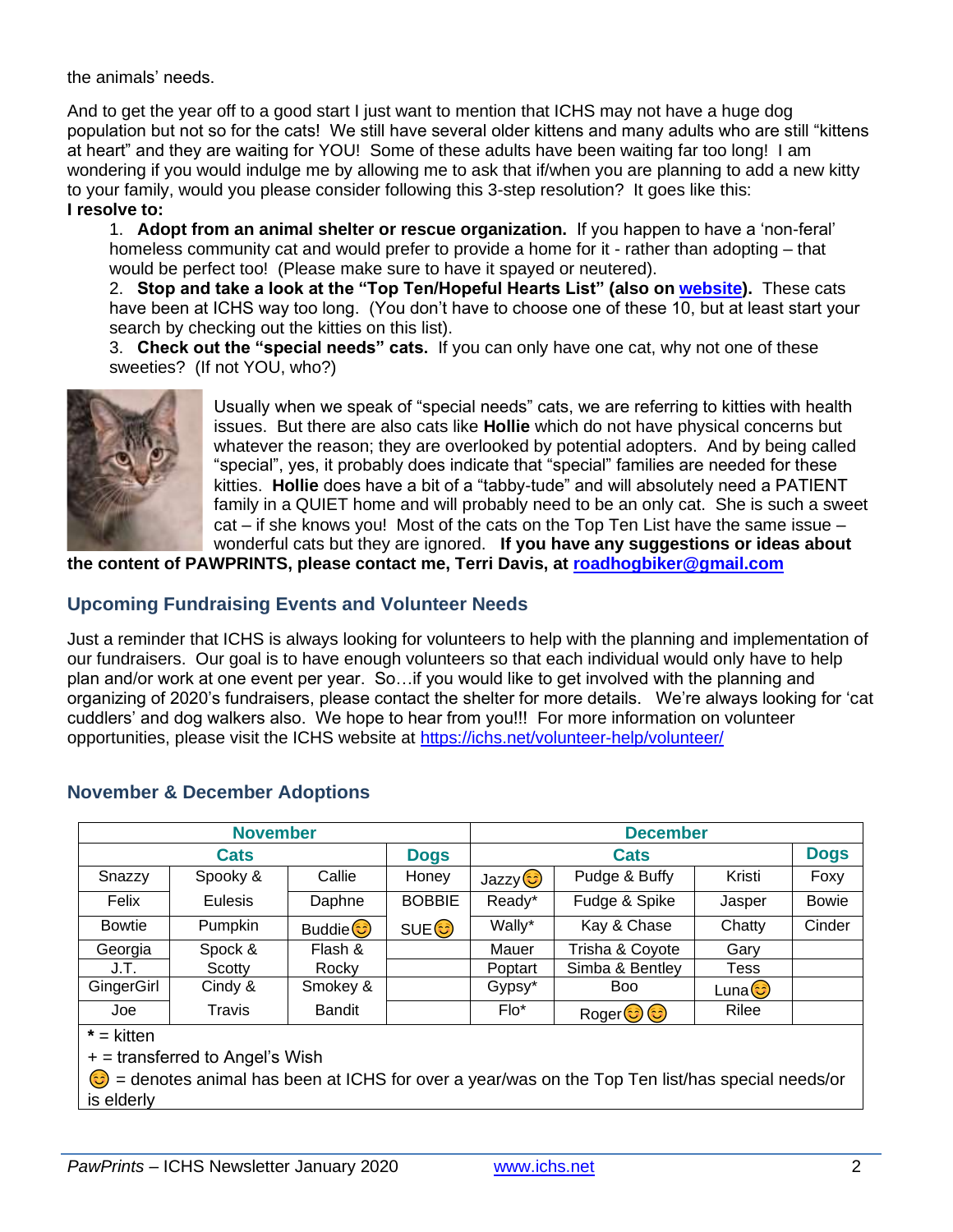## **Special Pets**

We all know that all animals are 'special' but the animals featured in this section are indeed special. These are 'special needs' animals. The special person/family who adopts one of these animals knows that this may/may not be the long-term relationship which we hope for when we open our hearts and homes to a new family member. These animals' 'forever homes' with us may be just for a short time before they move on…But, nevertheless, these animals need a home and a loving family just as we all do. Are you possibly the family that could provide a home for one of these animals? If not, do you know of a family who could provide a loving home for these animals? If so, please come out to ICHS and find out more about these animals from the ICHS staff.



#### **FIV Kitties – Parker & Pip**

**Parker** and **Pip** are both young cats. They both get along with other cats and could certainly live together but we don't have the room to put them together here at the shelter. Pip is more content than Parker to lounge in her cage – in fact when you take her out of the cage for play and exercise, she prefers to sit on your lap – she is a "lap cat supreme"! Parker, on the other hand, is impatient with "cage living" – he would love to be in a room or condo so that he could play, play, play! Both of these kitties are very loving and

sweet – please don't let the FIV+ label keep you from considering one or both of these kitties.

Although we call FIV cats "special", there really are no special considerations when adopting FIV kitties. If it wasn't for the FIV+ sign on their cages, you wouldn't have a clue that they are FIV! They must be kept indoors. They may live with other **indoor** cats since FIV is not easily passed between cats (it would be best if your other cat(s) are good-natured and amicable to a new pal). FIV is primarily spread by serious bite wounds so if you have other cats, it is important to properly introduce FIV cats to the others (but you would do that with any cat that you bring home). It is also important to keep them free from stress so a quiet home would be best. So…Parker and Pip need a home!

#### **FeLV Kitties – No FeLV kitties at the moment**

#### **Success Stories**

I need your help if I am to continue to feature the success stories which begin the moment your adopted companion chooses you. If you would be interested in sharing your pet's story in the newsletter, please email me at [roadhogbiker@gmail.com.](mailto:roadhogbiker@gmail.com)



**Merckx's (aka Butterball)** update was in the November newsletter but I didn't get the pictures included in the last issue so here are two pics of Merckx. It is wonderful to see how fit he looks now (shows what a little bit of exercise can do) – he was so overweight when he was at the shelter. I couldn't resist the pic of him with the chewed-up toy – he looks pretty pleased with himself! Thank you, Anna, for giving Merckx a loving home and for sending the pictures.







**Brice (King Shadow** now) is doing great. He loves to eat and play and climb counters and sleep on desks and play with his big brother and sister!! And snuggle and lay by his water bowl and run his wet nose into my face :) he even likes the other human that lives here, and he may try and steal everyone's food but we are trying to curb this ;) Thank you for my amazing friend, King Shadow ghosteen the 1st and only. We are gonna have a winter- solstice first bday party !!